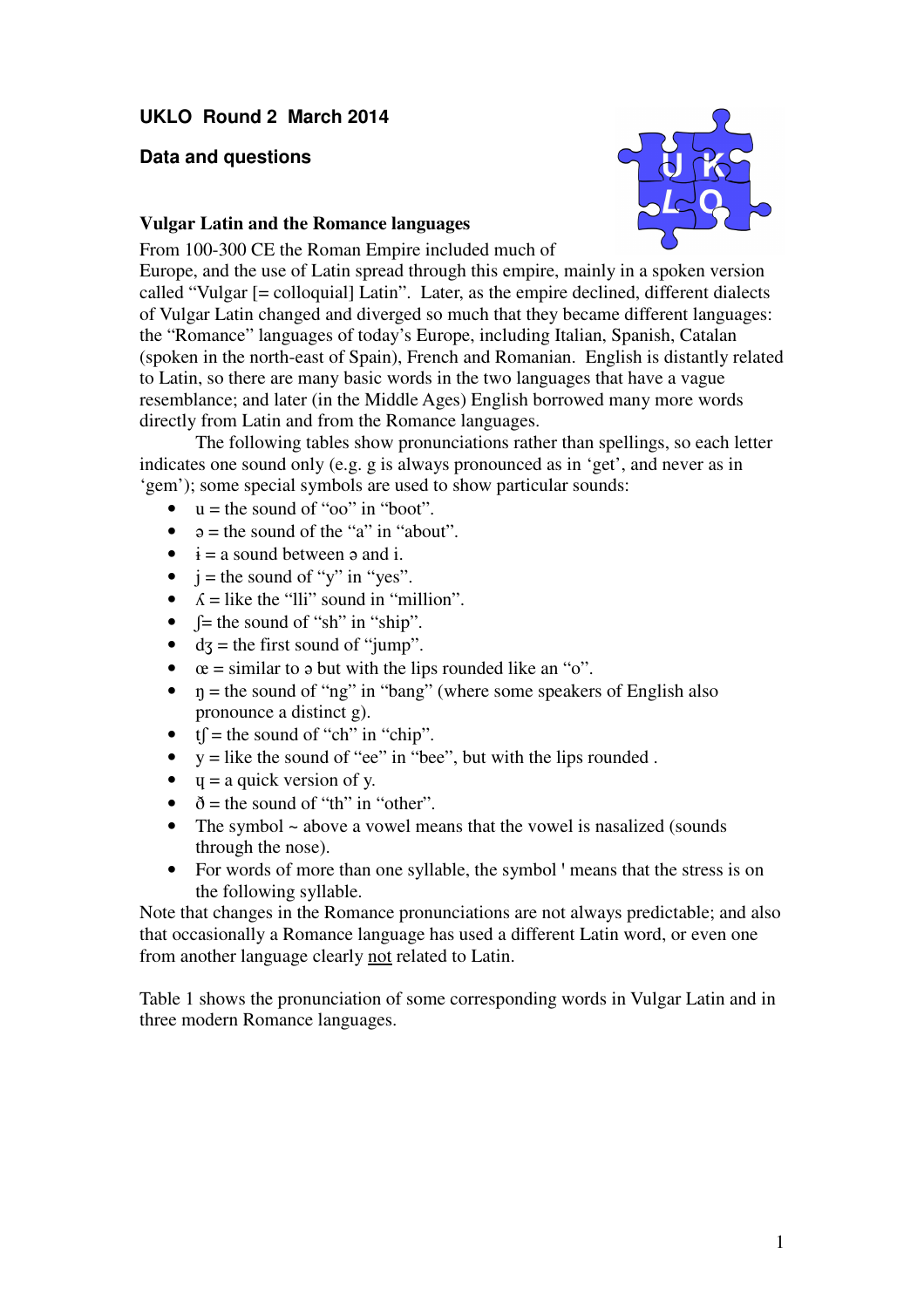|                             | Table 1 |             |         |                            |
|-----------------------------|---------|-------------|---------|----------------------------|
| <b>Table 1 Vulgar Latin</b> | A       | B           | C       | <b>English translation</b> |
| 'matrem                     | mer     | 'marə       | 'mamə   | mother                     |
| 'patrem                     | per     | 'parə       | 'tatə   | father                     |
| 'filium                     | fis     | $fi\Lambda$ | 'fiul   | son                        |
| 'filiam                     | fij     | 'fi a       | 'fiika  | daughter                   |
| so'rorem                    | sœr     | dzər'manə   | 'sora   | sister                     |
| (or ger'manam)              |         |             |         |                            |
| 'fratrem<br>(or ger'manum)  | frer    | dzər'ma     | 'frate  | brother                    |
| 'katum                      | ſа      | gat         | pi'sika | cat                        |
| 'kanem                      | ſjẽ     | ka          | 'kijne  | dog                        |

### **Q.5.1. Put the words listed below into their correct places in table 2.**

bin, 'dekem, dew, dœ, dos, 'dowə, katr, 'kentum, 'kwatrə, 'kwatuor, nœf, 'novem, 'nowə, 'okto, opt, sã, sẽk, seks, sen, 'septem, set, siŋ, sis, sis, 'fapte, tres, tres, 'tfintfi, u, 'unum, yit, vẽ, 'zetfe

|               |                  | Table 2 |             |  |
|---------------|------------------|---------|-------------|--|
| <b>Vulgar</b> | $\mathbf A$      | B       | $\mathbf C$ |  |
| Latin         |                  |         |             |  |
|               | $\tilde{\alpha}$ |         | 'unul       |  |
| 'dues         |                  |         |             |  |
|               | trwa             |         | trej        |  |
|               |                  |         | 'patru      |  |
| 'kwinkwe      |                  |         |             |  |
|               |                  |         | 'fase       |  |
|               |                  | set     |             |  |
|               |                  | bwit    |             |  |
|               |                  | now     |             |  |
|               | dis              |         |             |  |
| 'viginti      |                  |         | dowo'zetfi  |  |
|               |                  |         | 'suta       |  |

**Q.5.2.** Put the words below into their correct places in table 3:

#### **Romance words**

'apə, bes, ə'skriwrə, flœr, 'floare, 'hominem, kənt'a, 'luna, 'sunə, o, om, 'skribere, fã'te, veki, vi, 'viatsa

#### **English words**

flower, life, man, moon, sing, water, write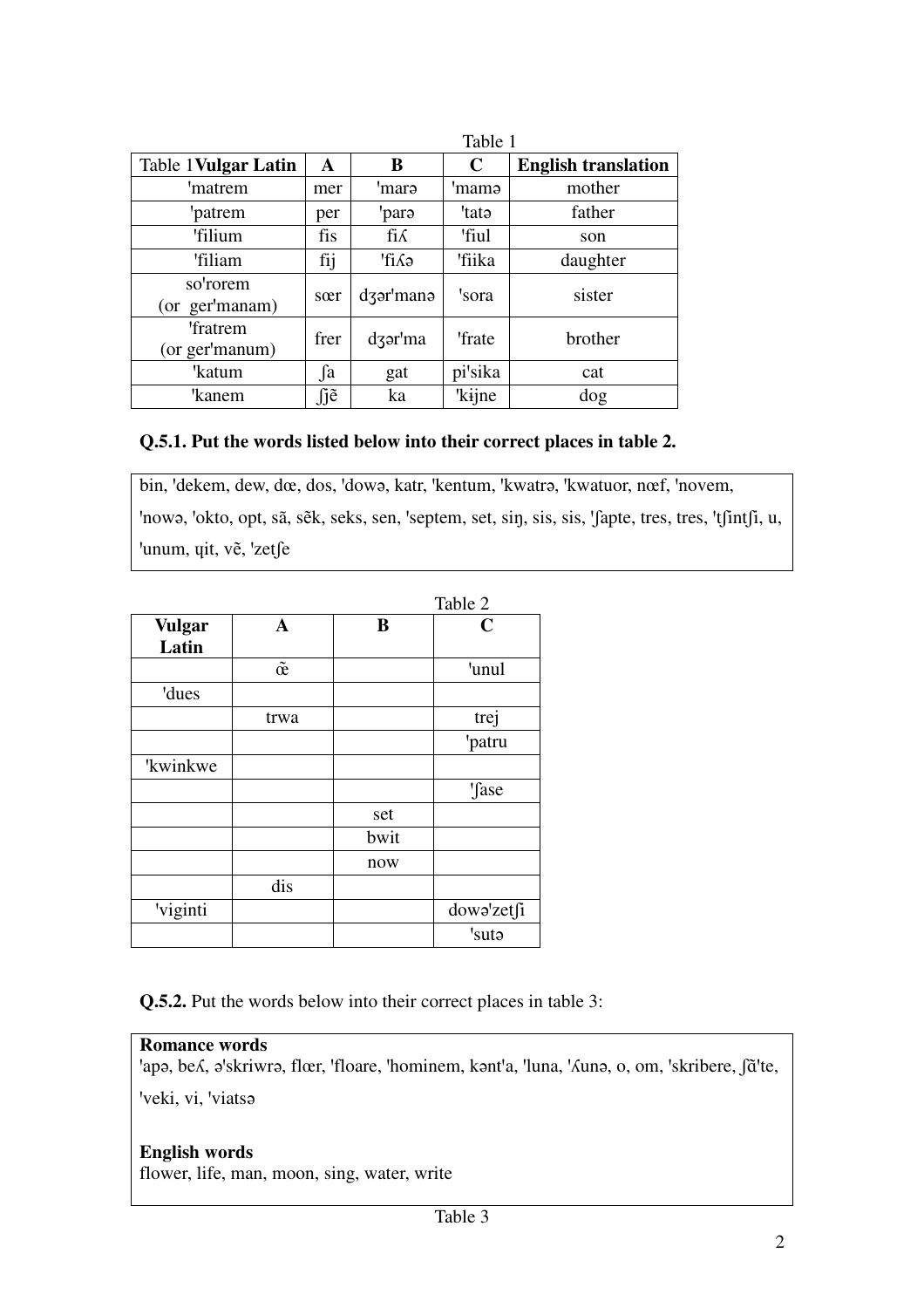| <b>Vulgar</b> | A      | B      | $\mathbf C$ | <b>English</b>  |
|---------------|--------|--------|-------------|-----------------|
| Latin         |        |        |             | translation     |
| 'akwa         |        | 'ajgwa |             |                 |
| kan'tare      |        |        | kin'ta      |                 |
| 'florem       |        | flo    |             |                 |
|               | e'krir |        | 'skrie      |                 |
|               |        | 'omə   | om          |                 |
| 'vita         |        | biðə   |             |                 |
|               | lyn    |        | 'lunə       |                 |
| 'veklus       | vjœ    |        |             | old (masculine) |

**Q.5.3.** Write the missing pronunciations or meanings in table 4:

|                        | Table 4 |                          |             |                               |  |
|------------------------|---------|--------------------------|-------------|-------------------------------|--|
| <b>Vulgar</b><br>Latin | A       | B                        | $\mathbf C$ | <b>English</b><br>translation |  |
| 'panem                 | pẽ      |                          |             | bread                         |  |
|                        | e'twal  | $\sigma$ 'stre $\Lambda$ | 'stele      | star                          |  |
| 'vekla                 | vjej    |                          | 'veke       |                               |  |
|                        | œj      | $u\Lambda$               | 'oki        | eye                           |  |
| 'videt                 | vwa     | bew                      |             | sees                          |  |
| 'videre                | ywar    |                          | ve'dea      |                               |  |
|                        | kã      | kwan                     | kind        | when?                         |  |

**Q.5.4.** Explain as clearly and concisely as you can how pronunciations changed between Vulgar Latin and the three languages.